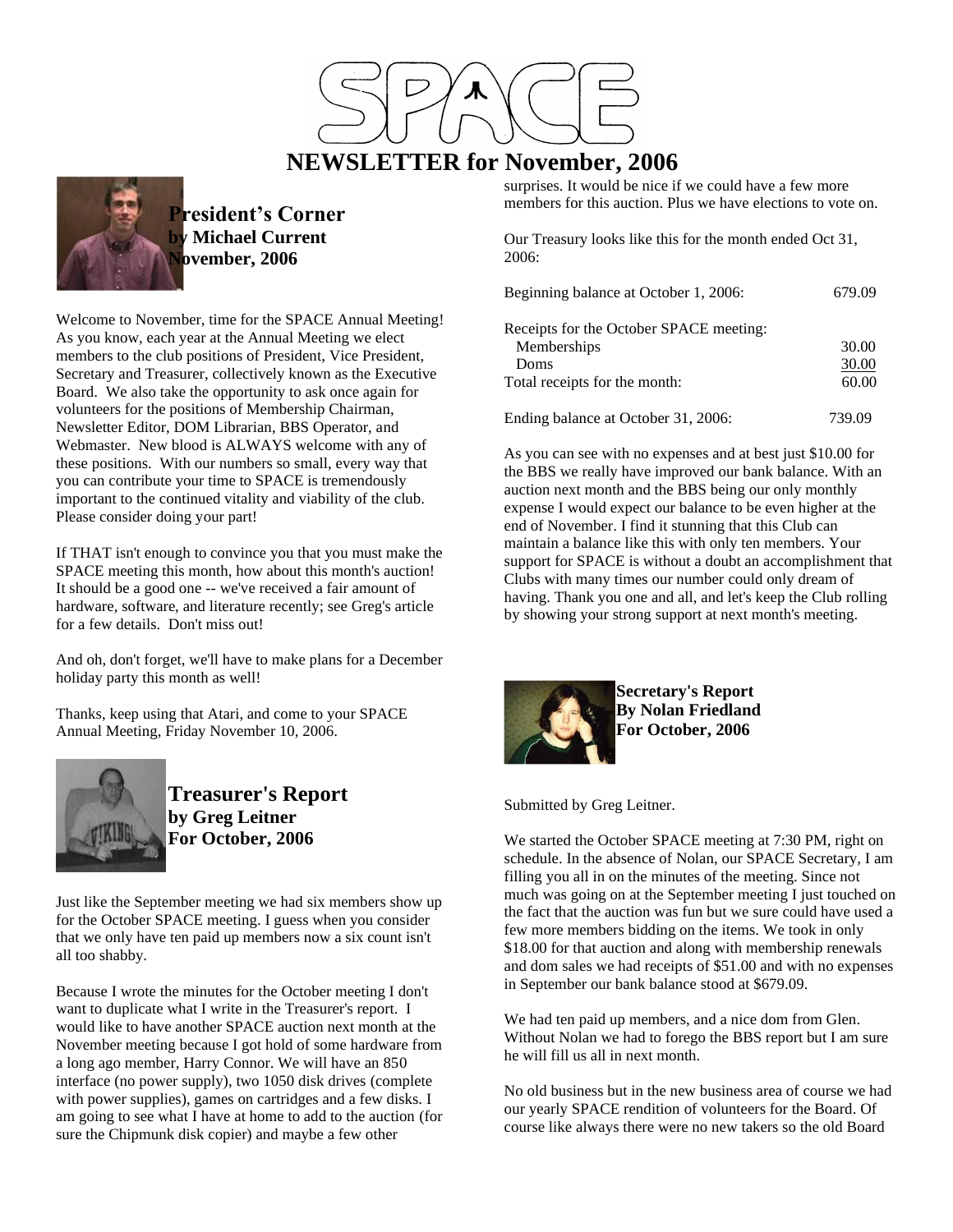was suggested to stay on again for 2007. We will make it official next month at the November meeting.

Also under new business, Lance announced a new TOS version for the ST series that would be much faster and backwards compatible with the Falcon, Mega and 1040 ST's. That really got my attention and I hope it becomes a reality.

We closed the October SPACE meeting around 8:30.

\*\*\*\*\*\*\*\*\*\*\*\*\*\*\*\*\*\*\*\*\*\*\*\*\*\*\*\*\*\*\*\*\*\*\*\*\*\*\*\*\*\*\*\*



**BBS Corner By Nolan Friedland For November, 2006**

\*\*\*\*\*\*\*\*\*\*\*\*\*\*\*\*\*\*\*\*\*\*\*\*\*\*\*\*\*\*\*\*\*\*\*\*\*\*\*\*\*\*\*\*\*\*\*\*\*\*

If anyone has any comments, suggestions, ideas, or submissions for the BBS Corner column or the SPACE BBS web site, you may email them to me, Nolan Friedland, at the address shown on the back of this newsletter under the "CLUB OFFICIALS" section.

#### \*\*\*\*\*\*\*\*\*\*\*\*\*\*\*\*\*\*\*\*\*\*\*\*\*\*\*\*\*\*\*\*\*\*\*\*\*\*\*\*\*\*\*\*

A-T-A-R-I Answers, Tips And Relevant Information by: Paul V. Alhart 1993.1

Macros with AtariWriter

I have been using AtariWriter and AtariWriter+ for many years. Besides my monthly column, I use AtariWriter+ for writing letters, program documentation, and even used it to write my book "The Rana Repair Guide". Not only are its commands easy to remember, they make sense to me. For this reason, adapting to Word Perfect on the PC at work was not easy for me. The commands are not easy to remember, and none of them seem to make any sense. After several days of frustration with the program and the manual I discovered the power of Word Perfect's macro function. I wrote a set of macros for Word Perfect that emulate the commands of AtariWriter+. These familiar commands allow me to once again put my concentration on what I am writing and not on HOW to write it. Over time I have found macros are also useful for inserting often used text such as return addresses or hard to spell words. Macros can save time as well as eliminate frustration.

Back at home I was starting to feel frustrated again. If AtariWriter only had a macro function too, I thought. Well, in a way it does. It is the MERGE function and is accessed with the OPTION + L key combination. Short text files that can include most screen and printer formatting codes can be saved to disk and MERGEd into you document. No longer do I have to type my name and address on the top of business letters and then use PRINT PREVIEW to make sure everything is aligned properly with right justification. Now I just type "(OPTION

L) ADDRESS" and it is all done for me. Another macro selects my printer's downloaded font and signs my letters for me. Although somewhat limited, these macros can be used to enter text as well as any formatting changes that can be made during text entry. These included, setting margins and type fonts, centering text, and most anything that can be accomplished from the Global menu of AtariWriter+. CONTROL+ O printer commands can also be included. My daughter recently needed to use several characters from our printer's International character set for a Spanish paper. Instead of having to look up the printer codes for these characters every time they are needed she now lets the macros type them for her.

Here is how to create your own macros. Start by creating a new file and type in your macro's text and/or codes. When you get everything formatted the way you want, save this file to your work disk using the SAVE ASCII (CONTROL  $+ S$ ) function. Use a file name that will be easy to remember. Any legal filename will do.

NOTE: It is not necessary to use SAVE ASCII, but it will save 2 single density disk sectors if you do. An ASCII SAVE doesn't save the Global parameters. These are not used by the MERGE function anyway. This method will also allow macros to be shared by AtariWriter and AtariWriter+.

Now when you want to call your macro, just type  $\text{OPTION}$  + L followed by the filename of the macro you want to use. What could be easier?

Remember, you can create as many macros as you have room for on your disk. Experiment and come up your own macros to make your life easier. After all, isn't that what you got your Atari for in the first place?

Here are a few macro ideas for you to try.

A macro that sets the margins and font for double column printing.

A macro that includes your name & address or other letter head.

Macros for hard to spell or hard to remember words or names. ex. Macro "BOB" could be Robert Prozilinski.

Macros for special printer characters like "1/2" or "1/4".

Macros to configure your printer for special fonts or type styles.

Macros to emulate Word Perfect... Just kidding!

Although I have been writing A-T-A-R-I for 8 years, this is the first of my columns to appear in Atari Classics. A-T-A-R-I began as a monthly news letter column for my local computer club, The Atari Federation, back in 1986. It was also seen in AIM for the last two years. I am proud that it will now be carried by Atari Classics. I welcome any and all feedback, questions, or suggestions for future columns.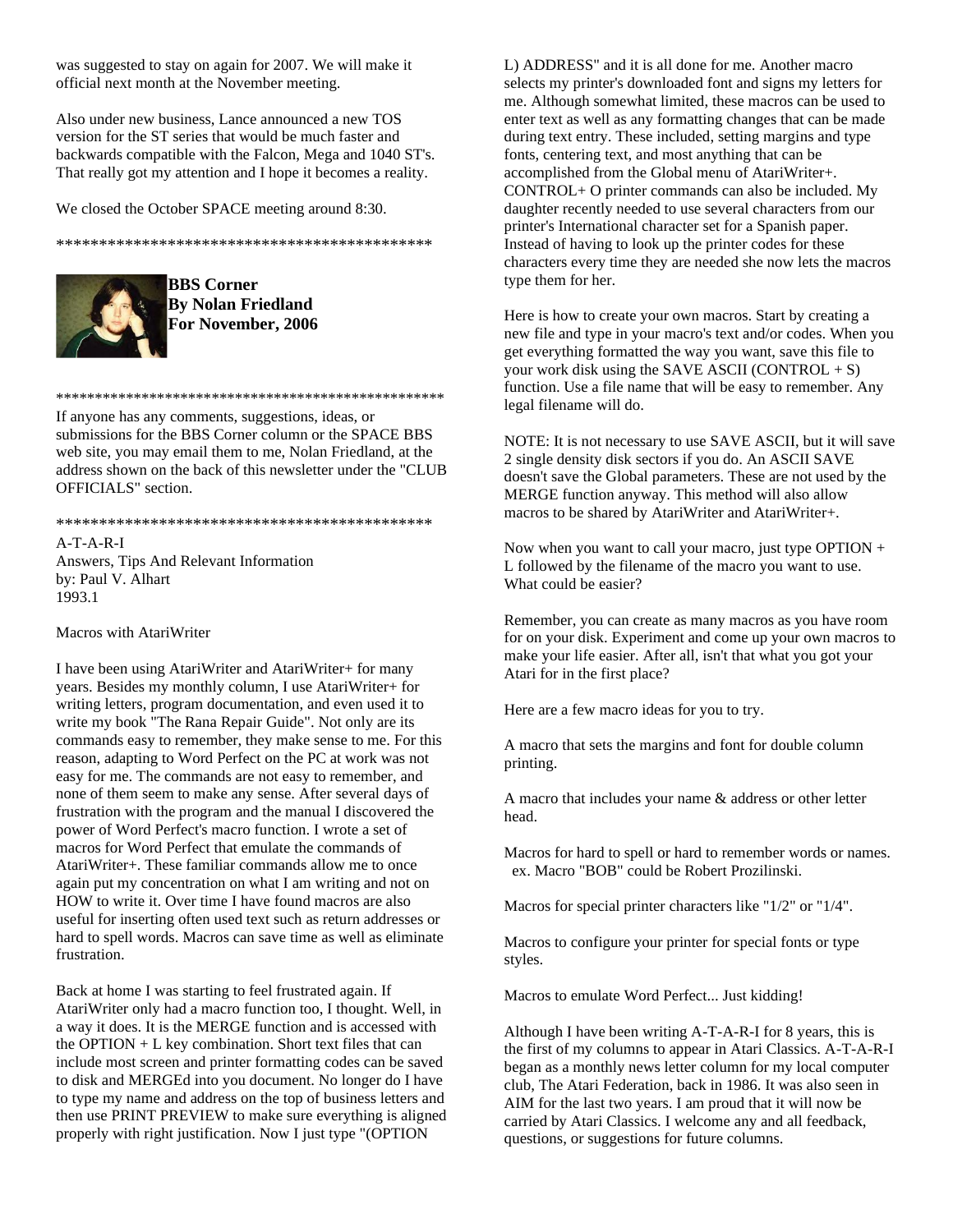About the Author:

Paul just completed his 25th year as an electronics technician at Vandenberg A.F.B, Ca. Starting with an Atari 1200XL in 1983; he now has 9 8-bit Atari computer systems in his home. Paul started repairing disk drives for club members in return for help learning programming, and has since written several programs and utilities. A few were published in Antic magazine back in the good old days and several appeared on the AIM disk of the month. Paul will be happy to help with any 8-bit hardware/software questions you may have. Write him at:

Paul V. Alhart 524 North Zee St. Lompoc, Ca. 93436

\*\*\*\*\*\*\*\*\*\*\*\*\*\*\*\*\*\*\*\*\*\*\*\*\*\*\*\*\*\*\*\*\*\*\*\*\*\*\*\*\*\*\*\*\*\*

From: Michael Current [hunmanik@earthlink.net] Sent: Sunday, October 15, 2006 3:55 PM Subject: 8BIT>ASMA 3.1 + ASMADB

--Date: Tue, 03 Oct 2006 11:55:07 -0700

ASMA 3.1, the biggest update ever, has come! 188 new tunes, many fixes and changes. And not only that. We are proud to present you ASMADB, the search engine to browse through the collection on-line (additional information in FAQ)!!! Last but not least there are new players available - ASAP, mmSAP and sapemu.

URL: http://asma.atari.org/

[This news item courtesy of Atari.org - http://www.atari.org]

\*\*\*\*\*\*\*\*\*\*\*\*\*\*\*\*\*\*\*\*\*\*\*\*\*\*\*\*\*\*\*\*\*\*\*\*\*\*\*\*\*\*\*\*\*\*

From: Michael Current [hunmanik@earthlink.net] Sent: Sunday, October 15, 2006 3:56 PM Subject: 8BIT>TURGEN SYSTEM 3 Released

--Date: Tue, 03 Oct 2006 11:55:38 -0700

(TURGEN SYSTEM 3 is a utility which transfers data from PC to 8-bit ATARI using Turbo 2000/SuperTurbo)

\* New SuperTurbo plug-in, allows faster data transfer (2725 bd instead of 2270)

\* Improved and simplified plug-in system, ready to generate any kind of Turbo

- \* Documentation improved and fixed
- \* Users can sample their own pulses to reach better speed
- \* Version 3 is now experimental but should work fine
- \* Source code available

Additional link for atarians from former Czechoslovakia:

http://www.baktra.wz.cz/software/turgen2.html

URL: http://www.baktra.wz.cz/english.html

[This news item courtesy of Atari.org - http://www.atari.org]

\*\*\*\*\*\*\*\*\*\*\*\*\*\*\*\*\*\*\*\*\*\*\*\*\*\*\*\*\*\*\*\*\*\*\*\*\*\*\*\*\*\*\*\*\*\*

From: Michael Current [hunmanik@earthlink.net] Sent: Sunday, October 15, 2006 3:54 PM Subject: EMU>Atari++ 1.50 released

--From: Thomas Richter --Date: Tue, 03 Oct 2006 11:54:42 -0700

Hi folks,

A new release of the Unix/Win32 Atari emulator is available for download at

http://www.math.tu-berlin.de/~thor/atari++/

Credits for this release go to:

- Sebastian Pachuta (again!) for pointing me at some bugs in the player missile timing logic. It is still not perfect, but much closer than before.
- Bennet (beipdev@yahoo.com) for providing me with very detailed information about the antic DMA timing that got incorporated into the 1.50 release.

What's new this time: Apparently a lot, thus a new tenth digit in the release counting:

#### Atari++ 1.50

- This release is mainly a bug-fix release that addresses a couple of issues especially on 64 bit systems:
- Fixed various erroneous varargs usages, mainly active during error handling, that caused crashes on AMD64 systems.
- Fixed reference to the linux joystick device. Newer kernels place this device at /dev/input/jsx instead of /dev/jsx,fixed.
- The H: device handler wildcard matcher now also finds files whose extender consists of blanks.
- The joystick handler contains now a workaround against some faulty implementations of the emu10k1 (SoundBlaster) gameport interface and got basically self calibrating by using the second unused joystick axis.
- The DMA timing got reworked heavily. Thanks for that goes to Bennet (beipdev@yahoo.com) for providing me with more detailed information.
- The way how horizontal timing is organized changed heavily, and the timing constants for ANTIC and GTIA changed. Thus, new items in the menu will adjust the timing, and old ones got removed.
- The player/missile generator changed a bit and is now aware of some internal GTIA reaction times. Thanks for providing examples for this goes to Sebastian Pachuta (thanks again!)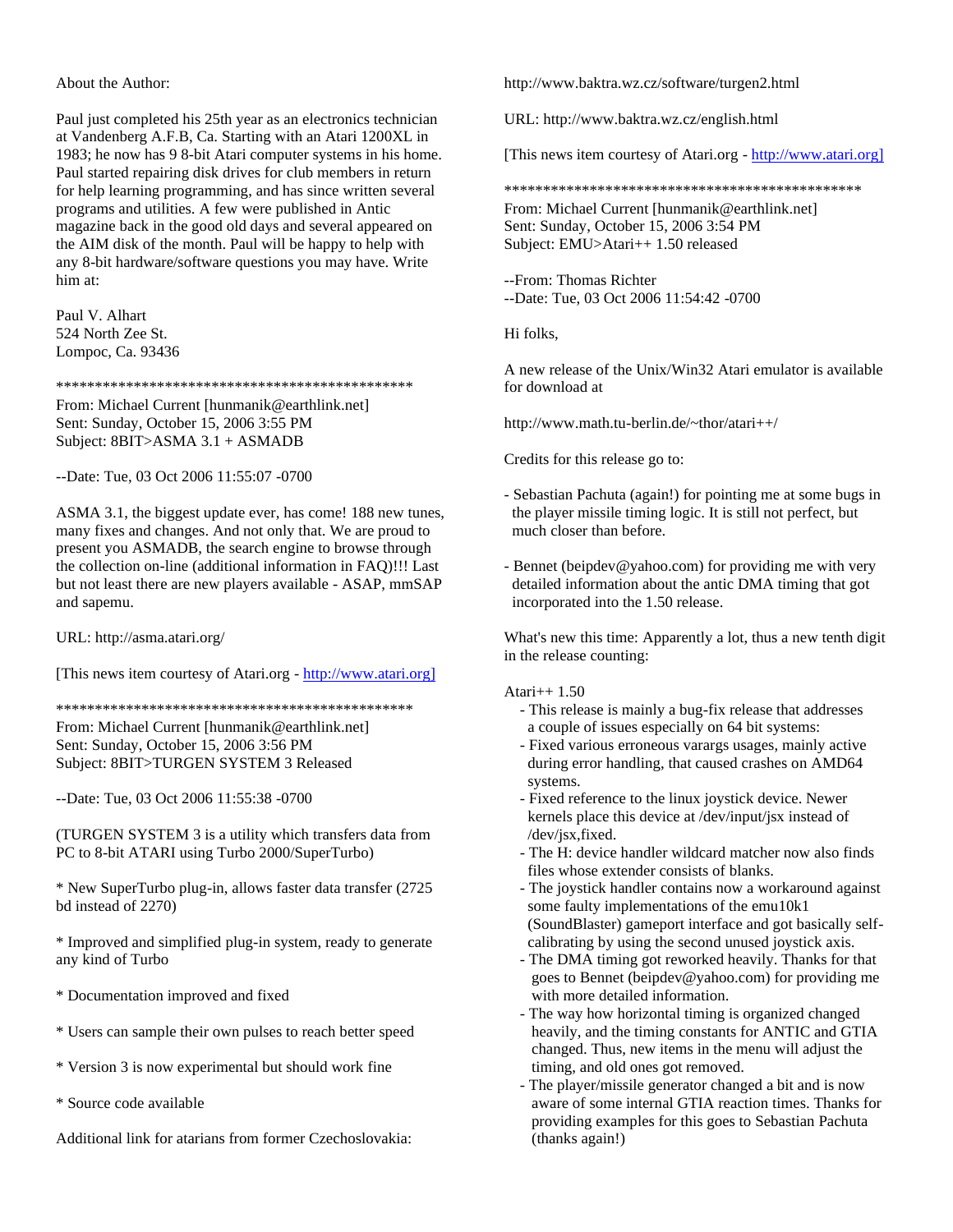- Some heavy bugs got fixed in the X11 interface that could have caused conflicts with at least some window managers because it re-opened windows to fast. These problems are now avoided by using a more careful logic.
- An out-of-bounds memory write in the mathpack emulation got fixed.
- Error handling in the complete menu and error requesters itself got improved.
- Errors from the X11 subsystem are now captured and reported in a more user-friendly way.
- The complete user menu creates now string-gadgets for numeric values whose numeric range is too large to be fine-tunable by a slider alone.
- Improved the speed of the X11 true-color output by enlarging the output/color buffer.

And, hopefully, the file server of the TU will make it for a couple of days, this time... (-;

So long,

Thomas

\*\*\*\*\*\*\*\*\*\*\*\*\*\*\*\*\*\*\*\*\*\*\*\*\*\*\*\*\*\*\*\*\*\*\*\*\*\*\*\*\*\*\*\*\*\*

From: Michael Current [hunmanik@earthlink.net] Sent: Friday, October 27, 2006 8:57 PM Subject: EMU>mmSAP 1.3 is out

--Date: Thu, 26 Oct 2006 10:31:38 -0700

- \* Separate archives for both variants were removed. Now there is only one archive but two compile scripts.
- \* GUI improved. SAP tune info is encapsulated with scrollpane, so program window keeps its size and does not expand wildly.
- \* New configuration option Expand SAP tune info at startup.

Enjoy listening to new ASMA 3.1 tunes with mmSAP

Additional link for atarians from former Czechoslovakia:

http://www.baktra.wz.cz/software/mmsap.html

[This news item courtesy of Atari.org - http://www.atari.org]

\*\*\*\*\*\*\*\*\*\*\*\*\*\*\*\*\*\*\*\*\*\*\*\*\*\*\*\*\*\*\*\*\*\*\*\*\*\*\*\*\*\*\*\*\*\*

From: Michael Current [hunmanik@earthlink.net] Sent: Sunday, October 15, 2006 3:57 PM Subject: ST>FreeMiNT/XaAES on the ST

--Date: Tue, 03 Oct 2006 11:56:10 -0700

As many of you certainly are aware of, FreeMiNT/XaAES have not been running on 68000 machines since XaAES was turned into a kernel module. Reason for this was mainly the lack of test equipment, a problem that has been cured since.

Today's very early pre-alpha binary of FreeMiNT/XaAES consist of 3 subdirectories, and if copied onto the root dir of your boot disk it should enable you to boot right into XaAES with Teradesk launched as desktop. Also note that the sysdir is 1-17-cur for this particular version of FreeMiNT.

In order to use this version of FreeMiNT/XaAES you should have at least 4Mb of RAM. If you have an Atari with 020 or better CPU you are advised to use the latest alpha release instead of this 000-specific build.

URL: http://xaaes.atariforge.net/

[This news item courtesy of Atari.org - http://www.atari.org]

\*\*\*\*\*\*\*\*\*\*\*\*\*\*\*\*\*\*\*\*\*\*\*\*\*\*\*\*\*\*\*\*\*\*\*\*\*\*\*\*\*\*\*\*\*\*

From: Michael Current [hunmanik@earthlink.net] Sent: Friday, October 27, 2006 8:59 PM Subject: ST>libhyp based HYP View Web Service updated

--Date: Thu, 26 Oct 2006 10:32:24 -0700

A small but in eyes of others quite significant feature addition gives uses the ability to browse ST-Guide .hyp files that are hidden within various archive files stored all around the Atari related WEB.

This is supposed to be a major step up in its overall usability level. Just use the software package URL to see the documentation.

For example: http://libhyp.atari.org/hypview.cgi?url=http://users.skynet.be/a tarix/zview.zip

http://libhyp.atari.org/

[This news item courtesy of Atari.org - http://www.atari.org]

\*\*\*\*\*\*\*\*\*\*\*\*\*\*\*\*\*\*\*\*\*\*\*\*\*\*\*\*\*\*\*\*\*\*\*\*\*\*\*\*\*\*\*\*\*\*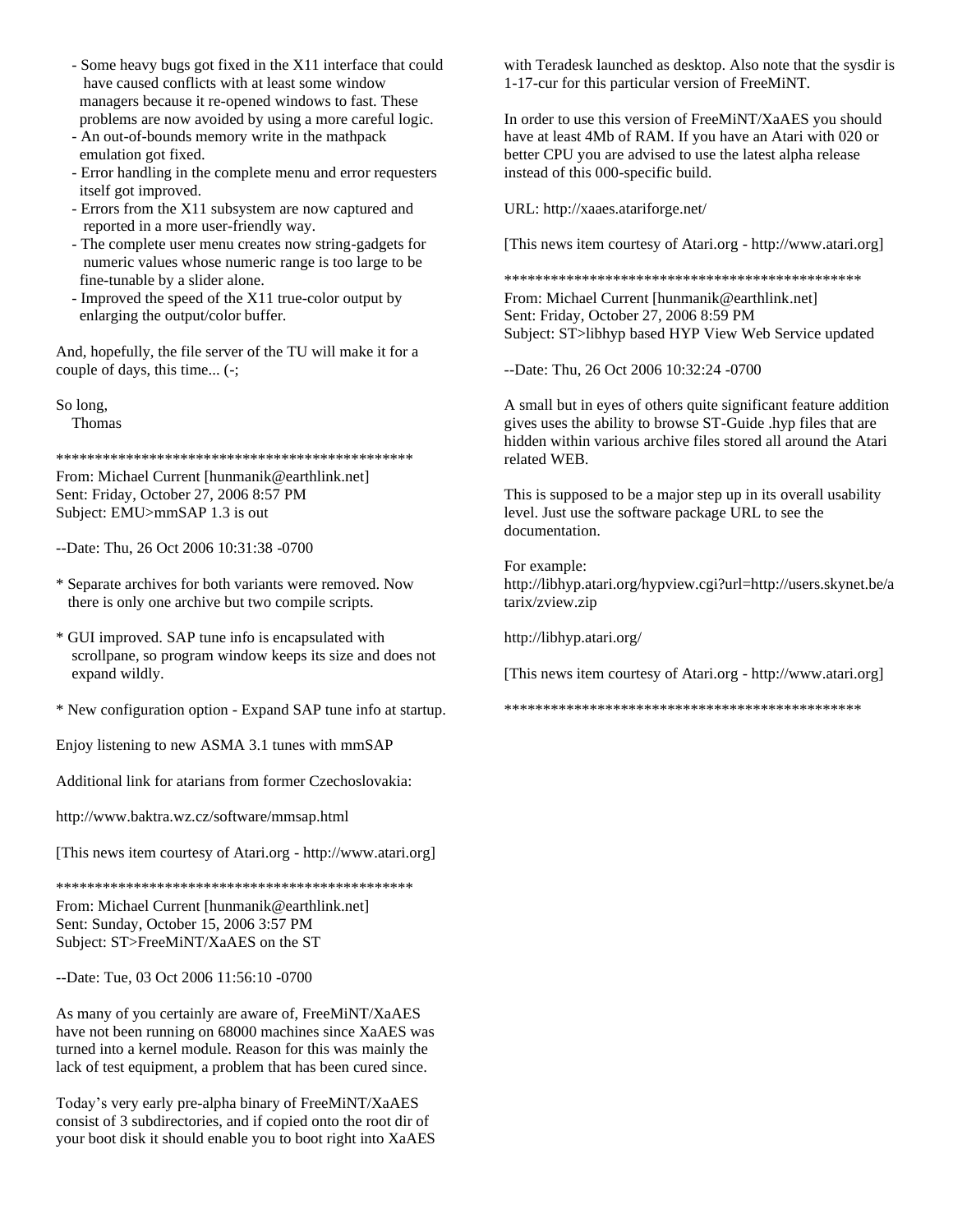From: Michael Current [hunmanik@earthlink.net] Sent: Friday, October 27, 2006 9:22 PM Subject: SPACE Bylaws

As amended by the membership, September 13, 2002

#### BYLAWS FOR THE SAINT PAUL ATARI COMPUTER ENTHUSIASTS CLUB OF SAINT PAUL, MINNESOTA

ARTICLE I NAME AND OBJECT

Section 1. The name of the Club shall be the Saint Paul Atari Computer Enthusiasts, or SPACE.

Section 2. The object of the Club shall be to bring those with a common interest in Atari computers together for the purpose of sharing hardware, software and information related to Atari.

#### ARTICLE II MEMBERSHIP

Section 1. The number of members of SPACE shall not be limited.

Section 2. Any person or family interested in Atari computers shall be eligible for membership upon payment of the annual dues for the first year.

Section 3. The annual dues shall be \$15.00, payable on the anniversary month of the member's joining date.

Section 4. Unused portions of dues are not refundable.

Section 5. Any member found to be in violation of the rules or spirit of the club may be expelled by a majority vote of the Executive Board.

Section 6. The Membership Chairman shall be responsible for collecting membership dues and managing the current membership list.

#### ARTICLE III **MEETINGS**

Section 1. SPACE meetings shall be held at 7:30pm on the second Friday of each month, at the Falcon Heights Community Center, unless otherwise directed by the Executive Board.

Section 2. Club business cannot be conducted without at least one Officer and one other member present.

Section 3. All club meetings shall be open meetings.

Section 4. Minutes of each club meeting shall be recorded by the Secretary and published in the club newsletter.

Section 5. The Annual Meeting shall be held each November. At the Annual Meeting, Officers shall be elected and volunteers for other ongoing club duties shall be secured.

Section 6. The President shall preside over club meetings. In the President's absence, the Vice-President shall preside. In their absence, the Secretary shall preside. If the first three are all absent, the Treasurer shall preside.

#### ARTICLE IV **TREASURY**

Section 1. An accounting for all incomes and charges to the SPACE balance sheet shall be published in the newsletter each month.

Section 2. Prior approval by the Executive Board is required if the club is to incur any expense.

Section 3. The Treasurer shall be responsible for the duties of managing the club's monetary assets.

ARTICLE V NEWSLETTER

Section 1. The club shall publish the SPACE Newsletter on a monthly basis.

Section 2. All currently paid club members shall receive a copy of the Newsletter by mail each month.

Section 3. Newsletters shall also be sent free of charge each month to other Atari clubs which are able to return the favor.

Section 4. The Newsletter Editor shall be responsible for the duties of collecting articles from the membership, publishing, and distributing the Newsletter.

ARTICLE VI DISK OF THE MONTH

Section 1. A new SPACE Disk Of the Month (DOM), readable by a standard Atari 1050 disk drive, shall be produced on a monthly basis. This is for the purpose of raising funds for the club.

Section 2. DOMs shall include shareware, freeware, or public domain software or other files for the Atari. DOMs shall not include pirated commercial software.

Section 3. The price of the DOM shall be \$3.00.

Section 4. DOMs shall be available for sale at each club meeting, and may be sold to members and non-members.

Section 5. Other clubs may trade DOMs with SPACE on a one-for-one basis.

Section 6. The DOM Librarian shall be responsible for the production and sales of the DOM.